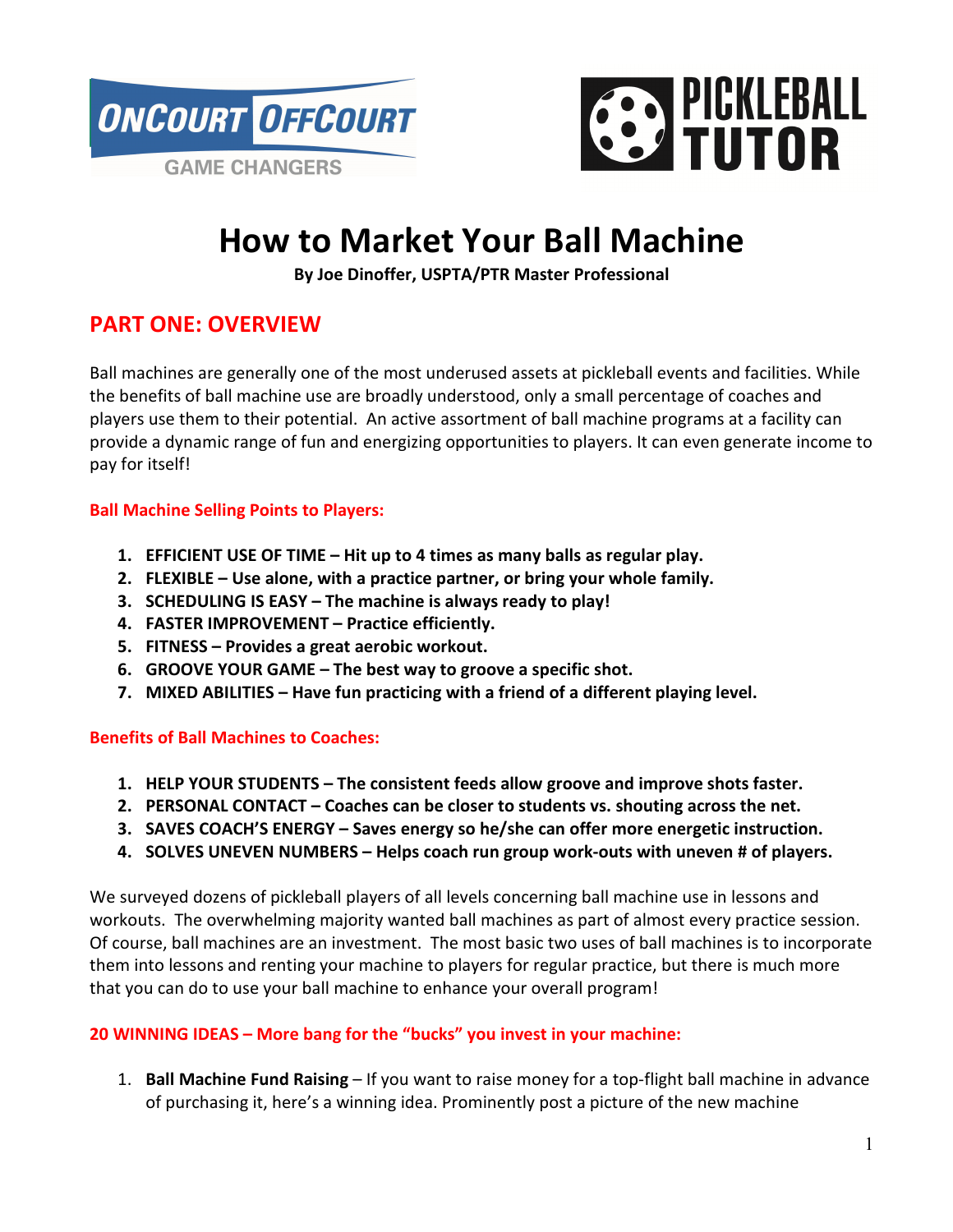describing all the bells and whistles. Then offer to pre-sell blocks of time at substantial discounts for 6 or 12 months during certain times of the day. Many clubs and facilities have raised the entire cost of their new machine with this simple concept.

- 2. **Weekly Ball Machine Clinics** To generate excitement about ball machine use, schedule a weekly drop-in ball machine drill session. It's a great way to introduce players to the benefits of training with ball machines. But be careful, you may find this weekly session becoming so popular that you have to purchase several extra machines!
- 3. **Monthly Ball Machine Clinics** Each month, promote and educate members about the use of ball machines. Put ball machine drills in the club newsletter and on the bulletin board. During this free (or low cost) monthly event, let each player have a few minutes to hit some balls and see how the machine feels. Have a little target competition and give away a few free half-hour or hour ball machine passes.
- 4. **Ball Machine Mini-Lessons**  It happens all the time. A recreational player rents the machine and ends up enthusiastically getting a great workout, but practicing the wrong technique! How about promoting a 10-15 minute "Mini-Lesson" at a nominal cost for the beginning of their onehour ball machine rental? The benefits are tremendous: The coaches can develop relationships with more players, lesson revenues go up and, most important, it is a unique service that really helps players improve!
- 5. **High-Visibility Court for Ball Machines** This little trick works wonders to generate increased ball machine interest. Instead of setting up your ball machine on a back, low-visibility court, how about putting it up front, on the most highly visible court of your facility? Not only will this generating increased on-looker interest, but it also allows your staff to notice and quickly respond whenever a user needs help.
- 6. **Use Videos to Generate Ball Machine Interest** Almost every facility has a public area where players congregate or at least pass through. In this lounge or pro shop area, try playing various pickleball video clips to generate and increase interest in a specific program. Just remember to put a sign by the screen with a catchy phrase like: *"Ball Machines are the No. 1 training partners in the world. Contact the front desk to arrange a convenient time for both of you!"*
- 7. **New Member Perk** If you work at a facility charging initiation fees and dues, offer a ball machine perk to new members. In addition to the typical 30-minute introductory lesson, how about a one-month or three-month pass for ball machine use. But remember, it's not enough to hand new members a piece of paper, call them to set up a time for their first ball machine session to make it a real customer-driven first experience.
- 8. **Rent 10 Times, Get 11th Free** This basic but consistently winning promotional idea can easily be adjusted to all situations. For ball machine rentals, simply promote that a certain amount of rentals entitles the player to one more free of charge! Options to this would include the reverse: Take 10 lessons and receive a ball machine rental free. Just use a little creativity and the interest you can generate will be significant.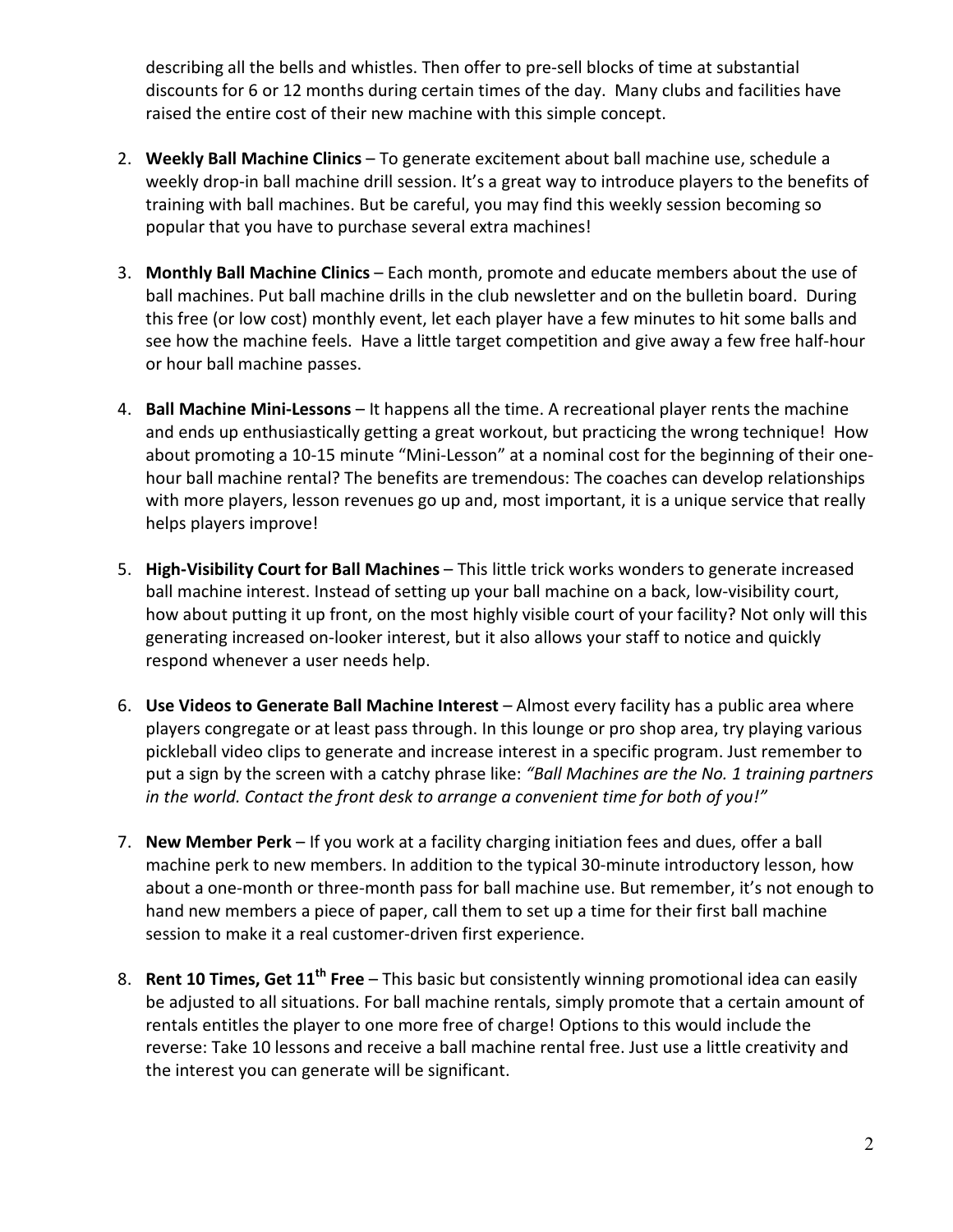- 9. **Team Rentals** If you play at a tennis club that has pickleball courts, chances are there are ladies teams, men's teams, junior teams, and so on. The attraction of these teams is the fun that comes from group interaction. How about extending that fun to pickleball ball machine rentals with a group rental program. For example, have a league tennis team rental price which would allow any member or combination of members to rent the pickleball machine to give pickleball a try. It's a guaranteed winner that's sure to generate enthusiasm along with additional income.
- 10. **Ball Machine Raffles** Radio promotions use this concept all the time, such as the sixth caller receives a trip to Hawaii. Well, forget Hawaii, but how about promoting that the sixth person to sign up for a clinic or event in a certain month gets a free ball machine pass. This versatile promotional idea puts added pop into any program.
- 11. **Lesson Packages**  Package a ball machine rental with a lesson or to simply encourage students to spend 30 minutes practicing on a machine within 24 hours after taking each lesson. This generates additional revenue plus helps everyone improve. To make this work, regularly incorporate ball machines into lessons and posted lesson curriculums. Once students use the machine a few times, offer additional ball machine practice sessions at a discounted price.
- 12. **Multi-Colored Balls** Offer to mix colored balls into your ball machine with regular white or yellow pickleball balls. Explain this drill concept to your members during all ball machine sessions. It's simple, colorful, effective, and fun! The idea is that when a multi-colored ball comes out of the machine the player has to hit those balls in a certain direction and when the yellow ball comes out they have to hit it in a different direction. This could obviously also be geared towards spin selection, arc selection, variations of power, and even shot selection such as drop shots and lobs.
- 13. **Balls Hit Club** A little friendly competition is good for everyone. So why not set up a "Balls Hit Club" in order to tap into that competitive attitude! The average player hits about 900 balls in an hour-long rental. Keep track of the hours each player puts in with the ball machine and then establish categories such as "The 10,000 Balls Hit Club," and so on. Just promote it with player photos on your bulletin board. Not only will this allow players to do a little bragging about who is ready for upcoming matches and who is not, but it will also help them improve faster!
- 14. **Target Training** Keep them coming back for more by helping them get the most out of their time on the court with a ball machine. Set up targets in order to make practice more fun and at the same time more productive. The use of ropes, throw down lines, groups of cones, or air targets will enable players to readily see their improvement both in accuracy and consistency. Show how to use these targets in your ball machine clinics and make the targets available to ball machine users. Providing additional services such as this will help keep your ball machine program running at full capacity.
- 15. **Shared Revenue** The coach or teaching professional is the most important link between the players and the ball machine. Because of this connection it is often up to the instructor to help promote the machine through the various lesson programs offered. If players are not taught to practice with the ball machine, their ball machine use will be minimal. In order to ensure the success of a ball machine program, it is important that revenues generated by the rental of the